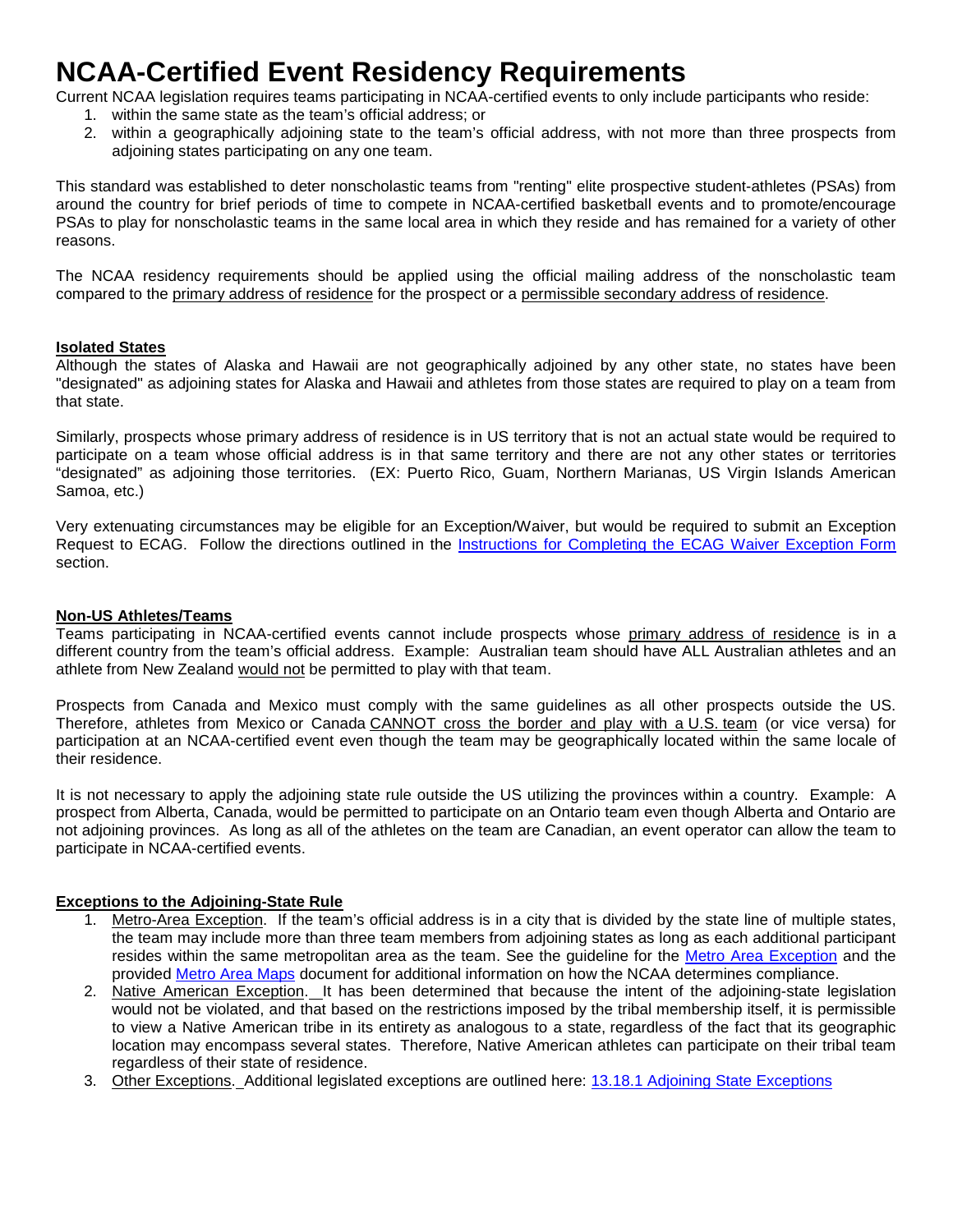## **Operator Responsibilities**

 $\overline{\phantom{a}}$  , where  $\overline{\phantom{a}}$ 

As a condition of the certification, event operators are required to verify **prior to participation** that all teams are compliant with the NCAA residency requirements. If a prospect is utilizing a secondary address (i.e., noncustodial parent, legal guardian, host family or boarding school), the event operator should collect documentation that validates that the prospect is compliant PRIOR TO his/her participation in the event. This documentation should be submitted with the post-event review form. ECAG may also request such documentation from the event operator, but this information is expected to have been collected before the NCAA makes a request of the information .

Participation of a team in violation of the NCAA residency requirements may result in the denial of future certification of that event. If an activity receives both event and league certification; all participants must comply with both the league 100-mile rule and the event adjoining-state rule in order to fulfill the NCAA residency requirements. Operators are also subject to penalties outlined in the Adverse Actions document.

# **Coach Responsibilities**

As a condition of participating in an NCAA-certified event, coaches are responsible for ensuring that the team he/she is coaching is compliant with NCAA requirements. In that regard, coaches need to be aware of the circumstances involved with each athlete on his/her team.

If a prospect has the ability to utilize more than one address (i.e., noncustodial parent, legal guardian, host family or boarding school) or if the prospect recently had a change of address, the coach should obtain documentation that validates that the prospect is compliant PRIOR TO his/her participation with the team. This documentation should be submitted to the event operator when the team registers or checks in to an event. ECAG may also request such documentation from the coach(s).

Participation of a prospect in violation of the NCAA residency requirements may result in the withdraw of current or denial of future NCAA Participant Approvals issued to all coaches associated with the violating team or organization for a period of up to five years. Coaches are also subject to penalties outlined in the Adverse Actions document.

## **Permissible Address of Residence Requirements**

For the purpose of being compliant with the adjoining-state rule and NCAA residency requirements, the address utilized for a prospective student-athlete (PSA) to participate with a nonscholastic team at NCAA-certified events must fulfill the requirements outlined below for the primary address of residence or a permissible secondary address of residence.

## **Primary Address of Residence - US**

The primary address of residence is defined as the permanent fixed place of habitation where they live, work, eat, sleep, study, socialize, etc. indefinitely; the place of habitation which one returns despite temporary absences or residence elsewhere. The primary address of residence for a PSA would be the same address as their biological parent(s), custodial parent(s) or court-appointed legal guardian(s). The address being utilized must have been established and maintained for a **minimum of three months** prior to utilizing the address for participation with a nonscholastic team in that location at an NCAA-certified event. EXAMPLE: If a PSA's guardian has a driver's license and lease agreement in State A, but the PSA and the guardian are actively living in State B, the PSA would **NOT** meet the requirements to participate with a team from State A.

## 1. Biological Parents Reside in Different States

If the biological parents equally share custody of the prospect, the address of either parent could be utilized even though the prospect may have attended school in a different state while living with the other parent regardless of the state of the relationship between the parents (married, separated, divorced, etc.). The prospect should meet the requirements for that individual to claim them as a dependent for federal income tax purposes at least 50% of the time.

If the biological parents DO NOT equally share custody of the prospect, the primary address of residence is based on the residency status of the custodial parent. The prospect should meet the requirements for that individual to claim them as a dependent for federal tax purposes. [See SECONDARY RESIDENCE section for the use of the noncustodial parent's address.]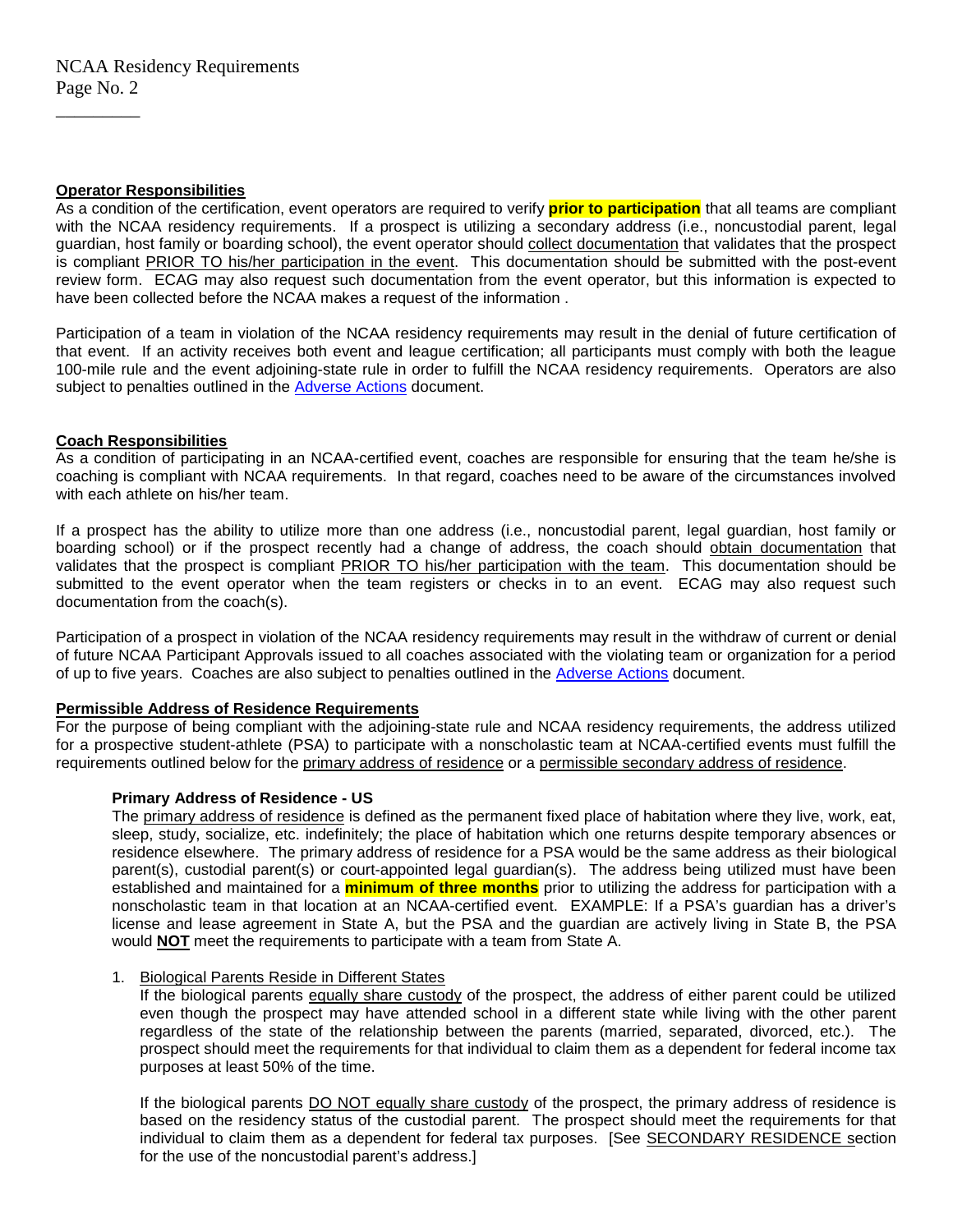# 2. Legal Guardian

If using the address of a legal guardian, the guardianship must be established in a court of law, cannot be temporary (parents' rights are permanently severed) and cannot be done for the purposes of attending school or in order to play basketball. It is not permissible for a coach, family member or other individual to obtain guardianship of an athlete in order for the athlete to participate on a team in a different state in an effort to circumvent the intent of the NCAA residency requirements.

NOTE: In cases where custody is legally granted to someone other than the parent, the residence of that person may be utilized, provided that such custody is court-ordered and was not ordered during or within three months before participation and was not granted for the purpose of participation with a nonscholastic team.

# 3. Other Biological Family

The address of a relative that is not a biological parent that does not meet the above standard to be a legal guardian CANNOT be utilized for any reason as a Primary or Secondary address of residence.

# 4. Single Country Teams

Teams participating in NCAA-certified events cannot include prospects whose primary address of residence is in a different country from the team's official address unless they have met the requirements to utilize the address of a secondary residence of been granted a waiver/exception to do so.

# **Secondary Address of Residence - US**

1. Noncustodial Parent

A PSA whose noncustodial biological parent lives in a different state from the custodial parent may use the noncustodial parent's PRIMARY RESIDENCE to meet the NCAA residency requirements provided that the noncustodial parent has lived at that location for a **minimum of three months** prior to the prospect's participation.

# 2. Prospect's Use of Scholastic Address

If a prospect (both US and non-US) attends a "scholastic" institution (school, academy, etc.) in a location other than that of their PRIMARY RESIDENCE, the prospect may utilize their "scholastic" address to meet the NCAA residency requirements provided that:

- a. The institution (school, academy, etc.) must meet the requirements to be determined "scholastic" in terms of being permissible for Division I coaches to be in attendance per NCAA Bylaws 13.1.7.8 (basketball evaluations), 13.1.7.8.1 (men's basketball), 13.1.7.8.2 (women's basketball), 13.1.7.8.3 (coaches' attendance at basketball events), 13.11.1.8 (nonscholastic practice or competition – men's basketball), 13.11.1.9 (nonscholastic practice or competition – women's basketball).
	- A team comprised of prospective student-athletes that is formally affiliated with a specific secondary institution and includes only students who are enrolled full time at the specific secondary institution with which the team is formally affiliated is considered a scholastic team. (This means that all of the athletes are completing the same academic curriculum at the same academic institution.)
	- A team that does not meet the abovementioned criteria may be considered scholastic only if the team is organized or administered under the auspices of a scholastic governing body and is eligible for events that are conducted by the governing body, including championship events.
- b. The address of the actual scholastic institution can only be used if the institution is a "true" boarding school, meaning that the school is responsible for lodging, meals and general oversight/welfare of the prospect AND the prospect lives on the campus of the institution.
- c. If the scholastic institution is NOT a "true" boarding school, the noncampus address of residence (i.e., host family, etc.) can only be used if the prospect has resided at that location and attended high school in the same locale for the required minimum amount of time.
- d. The prospective student-athlete has attended this "scholastic" institution for a *minimum of one* academic year.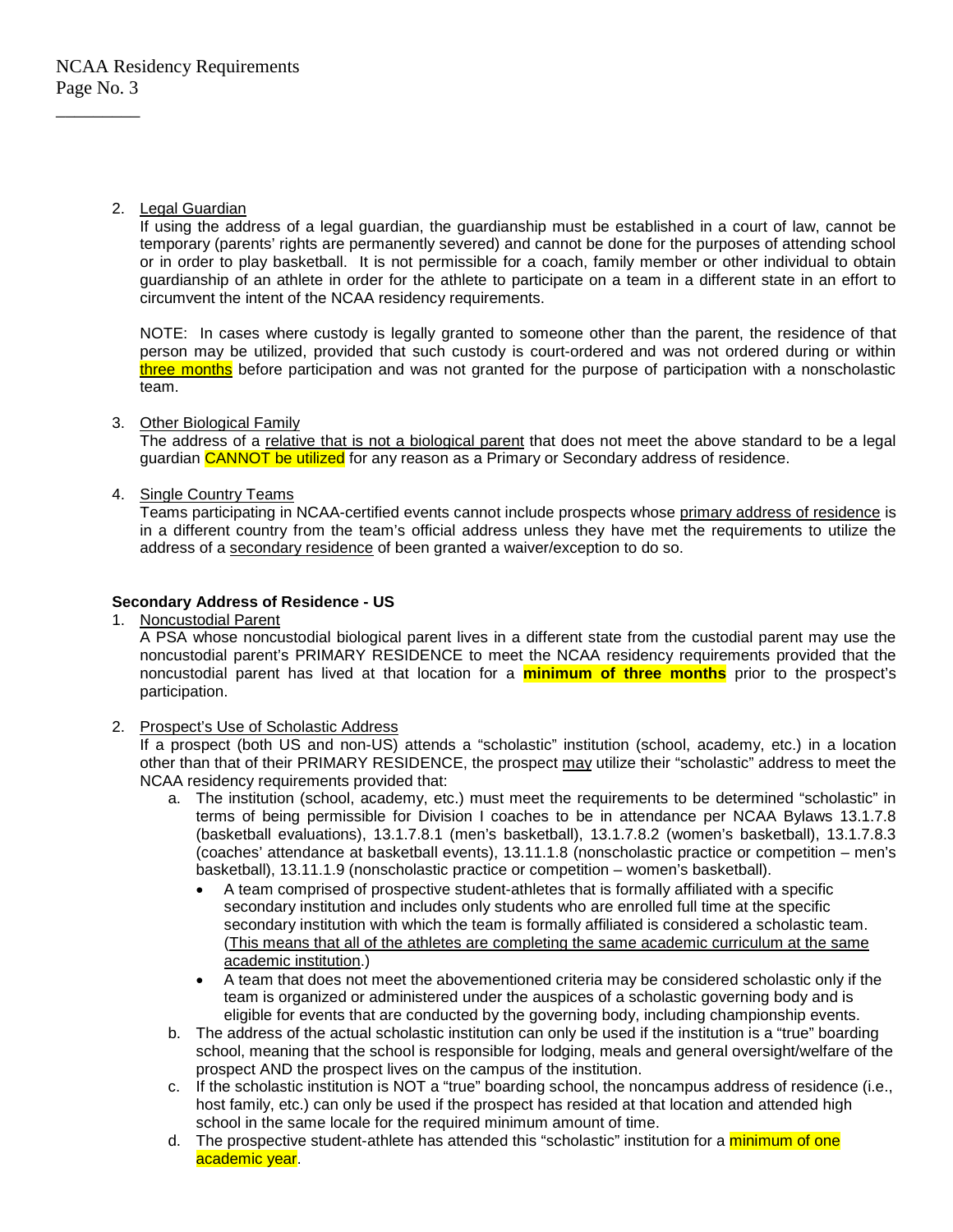## **April Exception – Minimum of One Academic Year Exception** –

A prospect attending a scholastic institution in a location other than that of their PRIMARY RESIDENCE who has NOT completed a full academic year may utilize their "scholastic" address to meet the NCAA residency requirements provided that:

- 1) The prospect was present on the first day of the fall semester;
- 2) The prospect has maintained enrollment at the same school the entire academic year; and
- 3) The prospect anticipates completing the academic year at the same school.
- 3. Prospects in US Military Families or Similar Government Employees If the PSA's biological parent(s), custodial parent(s) or court-appointed legal guardian(s) are serving in the US military and stationed outside the US, the PSA would be permitted to utilize any of the following:
	- a. The address in the US where they own property and will return when no longer on active duty;
	- b. If property was not owned, the address of the last US military base where the family was in residence;
	- c. The address (country) of the US military base where they are currently stationed;

If none of these apply, prospects of US military families may be eligible for an Exception/Waiver, but would be required to submit an Exception Request to ECAG. Follow the directions outlined in the Instructions for Completing the ECAG Waiver Exception Form section.

4. Native American Tribes

The PSA is a Native American participating with a tribal team. It has been determined that because the intent of the adjoining-state legislation would not be violated, and that based on the restrictions imposed by the tribal membership itself, it is permissible to view a Native American tribe in its entirety as analogous to a state, regardless of the fact that its geographic location may encompass several states. Therefore, Native American athletes can participate on their tribal team regardless of their state of residence.

## **Non US Athletes/Teams**

## 1. Primary Address of Residence

Teams participating in NCAA-certified events cannot include prospects whose primary address of residence is in a different country from the team's official address unless they have met the requirements to utilize the address of a secondary residence of been granted a waiver/exception to do so. Example: Australian team should have ALL Australian athletes and an athlete from New Zealand would not be permitted to play with that team.

Prospects from Canada and Mexico must comply with the same guidelines as all other prospects outside the US. Therefore, athletes from Mexico or Canada CANNOT cross the border and play with a U.S. team (or vice versa) for participation at an NCAA-certified event even though the team may be geographically located within the same locale of their residence.

It is not necessary to apply the adjoining state rule outside the US utilizing the provinces within a country. Example: A prospect from Alberta, Canada, would be permitted to participate on an Ontario team even though Alberta and Ontario are not adjoining provinces. As long as all of the athletes on the team are Canadian, an event operator can allow the team to participate in NCAA-certified events.

## 2. Secondary Address of Residence

A prospective student-athlete who is not from the US may utilize his or her host family's address to meet the NCAA residency requirements ONLY if the prospective student-athlete:

- a. Is a participant in an official educational exchange program;
- b. Resides with the host family/temporary guardian;
- c. AND attends high school in the locale of the host family's residence for a minimum of one academic year.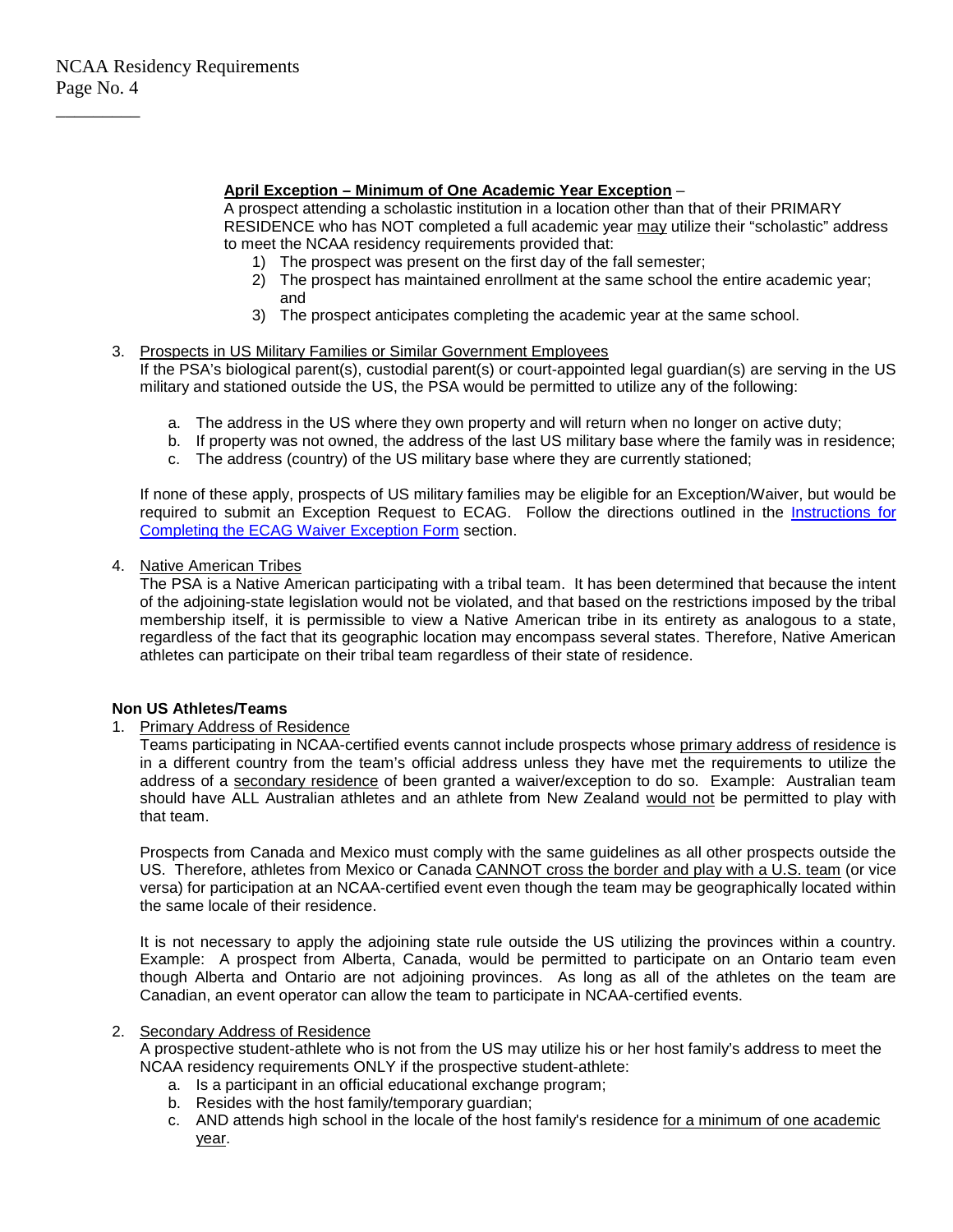If the non-US prospective student-athlete attends a boarding school, the prospect may utilize his/her school residence address to meet the NCAA residency requirements ONLY if the prospective student-athlete:

- a. Lives at the boarding school or two-year college;
- b. AND has completed a minimum of one academic year.
- 3. Already Fulfilled Year in Residence

Once a prospective student-athlete who is not from the US has completed a full academic year and permitted to utilize that address as a secondary residence, if the PSA were to move to a different state, he/she would NOT have to fulfill a 2<sup>nd</sup> full academic year at the new location. After the full academic year requirement has been completed once, the domestic standard would then be applied to that prospect and the address being utilized must have been established and maintained for a **minimum of three months** in order for the address to be utilized as a secondary residence for participation with a nonscholastic team at an NCAA-certified event.

#### **Single Address Per Season**

While a PSA may have several addresses that he/she is permitted to use, the PSA needs to select one address and utilize the same address for the duration of the season. In other words, the athlete cannot utilize the school address to play for a team in one state and the home address to play for a team in a different state during the same season. The address being utilized to fulfill this requirement is the one that should be entered in the Basketball Certification System (BBCS).

#### **Waivers and Legislated Exceptions**

A team that has a prospective student athlete that meets one of the legislated exceptions outlined in NCAA Bylaw No. [13.18.1 Adjoining State Exceptions,](https://web1.ncaa.org/LSDBi/exec/bylawSearch?bylawSearchSubmit=Get%20Selected%20Items&multiple=29916&division=1&adopted=0) will need to submit a request application to the NCAA Enforcement Certification and Approval Group (ECAG) and obtain a verification that the prospect meets the legislated exception prior to his/her participation. Waiver/exception requests are reviewed on a case-by-case basis.

To do so, the following form will need to be completed and submitted (via the button on the form): [Adjoining](http://www.ncaa.org/sites/default/files/Legislation_Waiver_2012_AdjStateWaiverExceptionsApplicationForm_distributed.pdf) State [Waiver/Exception](http://www.ncaa.org/sites/default/files/Legislation_Waiver_2012_AdjStateWaiverExceptionsApplicationForm_distributed.pdf) Application You will have to document in detail what extenuating circumstances you believe justifies the need for a waiver/exception.

Follow the directions outlined in the Instructions for Completing the ECAG Waiver Exception Form section.

Requests that are not properly submitted will not be processed. The NCAA will not accept handwritten, faxed or mailed forms or emailed forms that failed to use the required SUBMIT button.

Any additional documentation that supports the reasons for your request should be sent to ECAG@ncaa.org or faxed to 317/917-6073. Be sure to identify the team name on additional documents that are submitted.

All waivers/exceptions granted are specific to the identified team and athlete(s) AND only for the calendar year in which it is granted.

#### **Possible Outcomes**

- 1. If the athlete DOES meet one of the exceptions of which ECAG has the authority to grant approval, ECAG will return the application with the approval decision documented. The team will then have documentation of the approval that they can provide to event operators as an indication that the prospect has been cleared to participate with the team.
- 2. If the athlete DOES NOT meet one of these exceptions of which ECAG has the authority to grant approval, but ECAG believes that the circumstances are within the scope of reasons that the Basketball Oversight Committee(s) (BOC) have expressed support, ECAG will work with the staff liaison to the appropriate committee (men's or women's) and the committee's chair to verify this belief. If the committee chair is supportive of sponsoring an official (Sub)Committee for Legislative Relief (SLR) Waiver, ECAG will forward the application and supporting documentation to SLR on behalf of the BOC. Only someone in the NCAA membership (an institution, conference or committee) can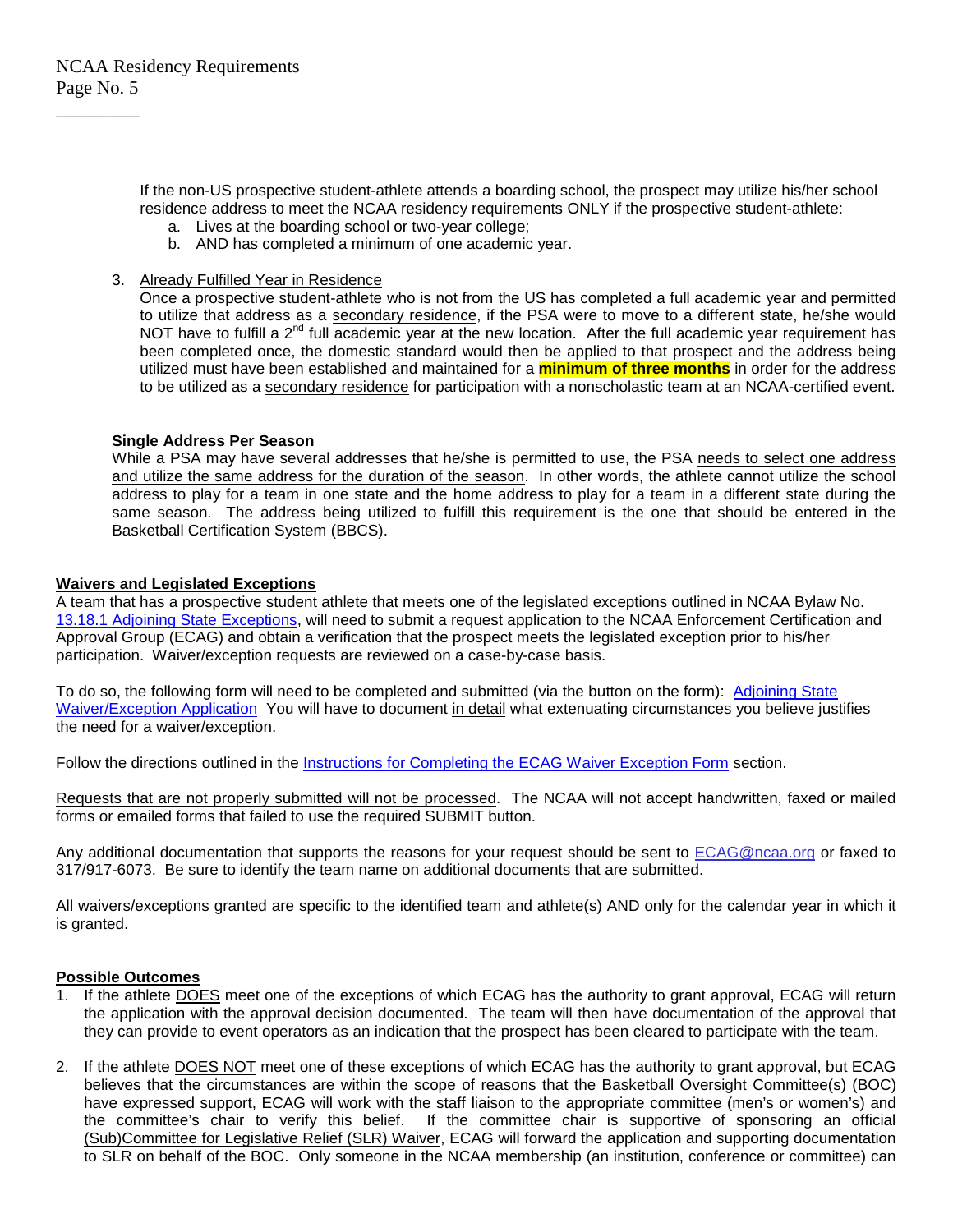request an official SLR waiver. SLR will notify ECAG of their approval/denial decision, which ECAG will then communicate the decision back to the team.

- 3. If the athlete DOES NOT meet one of the exceptions of which ECAG has the authority to grant approval AND the circumstances are NOT within the scope of reasons that the BOC has expressed support, ECAG will DENY the request and return the application with the denial noted.
	- If ECAG denies the request, there is still one final option that a team can explore.
		- The team can make contact with an NCAA Division I institution or conference and see if they are willing to submit an SLR Waiver on the prospect's behalf. This is a much more complicated process and will require more information from you, but is the only additional opportunity for a waiver. Institutions and conferences should have some familiarity with the SLR application process. Be aware, however, that the should have some familiarity with the SLR application process. institution/conference may initially be confused because they will not think of SLR in the context of a prospective student-athlete. This is, however, the correct process required to set aside any legislated requirements.

# **NOTE: Waivers and Exceptions are EXTREMELY RARE!**

A team may request an exception to the NCAA residency requirements, but should realize prior to that request that the residency requirements are RARELY set aside. Historically, the NCAA membership has indicated that relief from the strict application of the requirement should be granted only in situations in which no permissible team exists that will allow a prospect the opportunity to participate in any NCAA-certified event.

A waiver/exception is typically not granted to allow an athlete to play with a preferred team or to allow the athlete to attend specific NCAA-certified events, but to provide those who have NO opportunity to participate in any NCAAcertified event a chance to participate.

Be sure to start the wavier process as early as possible to allow for processing prior to scheduled participation.

# **Instructions for Completing the ECAG Waiver Exception Form**

- 1. Make sure the Highlight Existing Fields button on the top of the page is selected (in orange oval). This will turn all the fields where you can type a light blue color.
- 2. Click your cursor in one of the light-blue shaded fields.
- 3. When the field turns white, you can type directly onto the form to enter the required information.
- 4. When all the fields are entered, click the Submit Form button at the top of the form (in orange oval).

|                                                                                                                                                                                                                                                                                                                                                                                                                                                                                                                                                | Submit Form<br>Highlight Existing Fields |                                                                                                                                                                                                                                                                                                                                                                                                         |  |
|------------------------------------------------------------------------------------------------------------------------------------------------------------------------------------------------------------------------------------------------------------------------------------------------------------------------------------------------------------------------------------------------------------------------------------------------------------------------------------------------------------------------------------------------|------------------------------------------|---------------------------------------------------------------------------------------------------------------------------------------------------------------------------------------------------------------------------------------------------------------------------------------------------------------------------------------------------------------------------------------------------------|--|
|                                                                                                                                                                                                                                                                                                                                                                                                                                                                                                                                                |                                          |                                                                                                                                                                                                                                                                                                                                                                                                         |  |
|                                                                                                                                                                                                                                                                                                                                                                                                                                                                                                                                                |                                          |                                                                                                                                                                                                                                                                                                                                                                                                         |  |
|                                                                                                                                                                                                                                                                                                                                                                                                                                                                                                                                                |                                          | <b>Adjoining State Exception Application</b>                                                                                                                                                                                                                                                                                                                                                            |  |
| Participants on nonscholastic teams participating in NCAA-certified events must be legal residents of the state in which the team is located or a geographically adjoining state and not more than a<br>three prospective student-athletes from adjoining states may participate on any one nonscholastic team. An individual that does not comply with that requirement would have to have the exceptior<br>rule verified by the NCAA certification staff in order to utilize that exception to participate with a team that does not comply. |                                          |                                                                                                                                                                                                                                                                                                                                                                                                         |  |
| This form along with any supporting documentation should be submitted to the NCAA Basketball Certification Staff at process-BBCert@ncaa.org for any athlete that would required an exception in<br>participate with the team.                                                                                                                                                                                                                                                                                                                  |                                          |                                                                                                                                                                                                                                                                                                                                                                                                         |  |
|                                                                                                                                                                                                                                                                                                                                                                                                                                                                                                                                                |                                          | NOTE: Any team that provides false and/or misleading information in order to satisfy any of the NCAA's demographic or residency (adjoining state) requirements will result in the withdrawal of the<br>approvals for all coaches associated with that team, which will prohibit those coaches from participating in any coaching activity at any NCAA-certified event for a period of up to five years. |  |
| process-BBC Cincaa.org.                                                                                                                                                                                                                                                                                                                                                                                                                                                                                                                        |                                          | Instructions: Complete form and then press the "Submit Form" button in the bar across the top of the page. Once you identify what method you use to send emails, the form will be se<br>Additional documentation. support the reasons for your request can be sent to process-BBCert@ncaa.org or faxed to 317/917-6073. Be sure to identify the team name on additional                                 |  |
|                                                                                                                                                                                                                                                                                                                                                                                                                                                                                                                                                |                                          |                                                                                                                                                                                                                                                                                                                                                                                                         |  |
| <b>Team Making Request</b>                                                                                                                                                                                                                                                                                                                                                                                                                                                                                                                     |                                          |                                                                                                                                                                                                                                                                                                                                                                                                         |  |
|                                                                                                                                                                                                                                                                                                                                                                                                                                                                                                                                                | Date Submitted                           | DATE                                                                                                                                                                                                                                                                                                                                                                                                    |  |
|                                                                                                                                                                                                                                                                                                                                                                                                                                                                                                                                                | Team Name                                | YOUR TEAM NAME HERE                                                                                                                                                                                                                                                                                                                                                                                     |  |
|                                                                                                                                                                                                                                                                                                                                                                                                                                                                                                                                                | <b>Team Address</b>                      |                                                                                                                                                                                                                                                                                                                                                                                                         |  |
|                                                                                                                                                                                                                                                                                                                                                                                                                                                                                                                                                | City/State/Zip                           |                                                                                                                                                                                                                                                                                                                                                                                                         |  |
|                                                                                                                                                                                                                                                                                                                                                                                                                                                                                                                                                | Head Coach                               |                                                                                                                                                                                                                                                                                                                                                                                                         |  |
| documents that are submitted.                                                                                                                                                                                                                                                                                                                                                                                                                                                                                                                  | <b>E-mail Address for Contact</b>        |                                                                                                                                                                                                                                                                                                                                                                                                         |  |